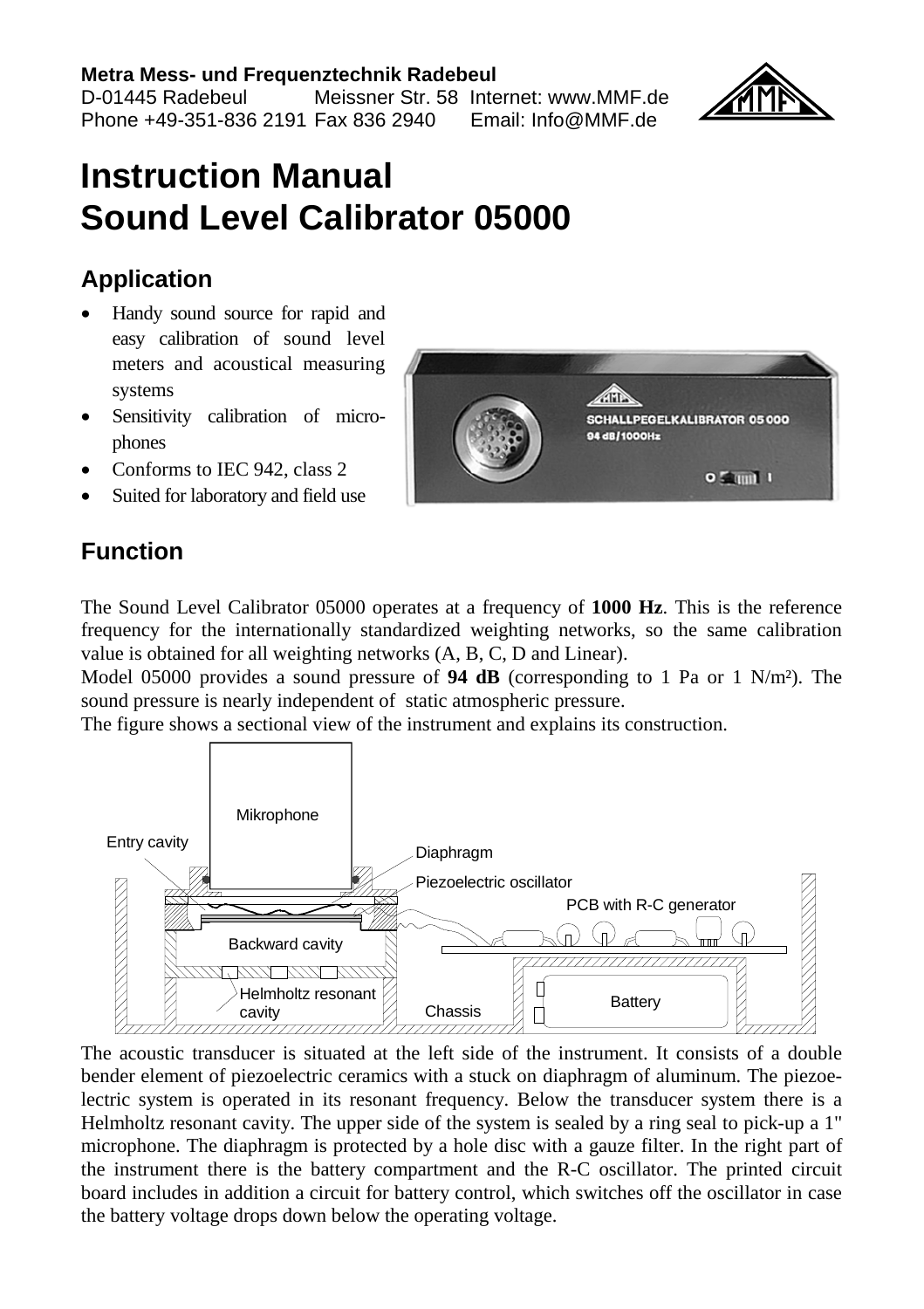### **Operation**

The Sound Level Calibrator 05000 is operated by a 9 V battery type 6F22, which has to be inserted into the battery compartment at the bottom of the instrument. The battery voltage is controlled by an electronic circuit. If the voltage drops down below 7.5 V the R-C oscillator is switched off and the transducer stops oscillating. This way it is guaranteed, that the calibrator is working well within its technical parameters.

For calibration the microphone has to be slipped into the mouth of the sound source up to the stop. For  $\frac{1}{2}$ " microphones at first the included  $\frac{1}{2}$ " adapter has to be inserted. As an optional accessory an adapter for ¼" microphones is available.

**Caution:** Please insert the adapter and the microphone slowly. When inserting the adapter, do not close the hole with your finger. Otherwise the diaphragm may get damaged by excess pressure.

The big equivalent cavity volume of  $200 \text{ cm}^3$  minimizes the error caused by different coupling conditions and equivalent air volume of the microphones. So, for instance, a microphone slipped loose into the calibrator has hardly an influence to the accuracy of the calibration. During the calibration process the calibrator and the microphone must not be moved against each other.

**Sound pressure sensitivity measurement of microphones:** For the measurement of sound pressure sensitivity a millivoltmeter has to be connected to the output of the microphone. The calibrator is switched on and the rms output voltage can be measured. The result of the indicated voltage divided by the sound pressure of the calibrator (94 dB is equivalent to a sound pressure of 1 Pa) is the sound pressure sensitivity of the microphone at 1000 Hz.

**Determination of the free field sensitivity of microphones:** A free sound field will be disturbed by the microphone itself. At an incidence perpendicular to the diaphragm of the microphone the sound wave causes a ram pressure in front of the diaphragm. Because of this higher pressure the free field sensitivity, related to the undisturbed wave propagation, rises at increasing frequencies in relation to the sound pressure sensitivity. The free field sensitivity of 1" microphones at a frequency of 1000 Hz is 0.4 dB higher than the sound pressure sensitivity measured with the calibrator. For  $\frac{1}{2}$ " microphones the difference amounts to 0.2 dB. To determine the free field sensitivity by means of sound pressure calibration, refer to a sound pressure level of 93.6 dB = 0.957 Pa for 1" microphones and 93.8 dB = 0.980 Pa for  $\frac{1}{2}$ " microphones.

**Calibration of sound level meters and acoustical measuring systems:** Sound level meters and acoustical measuring systems are calibrated by adjusting the indicator of the measuring instrument to the sound pressure level of the calibrator which is 94 dB. If the instrument is intended for use under free field conditions, please adjust the indication to the values mentioned above for determination of the free field sensitivity. The calibration frequency of 1000 Hz also allows the calibration with switched-on frequency weighting filters (A, B, C or D), because the attenuation of these filters is 0 dB at 1000 Hz.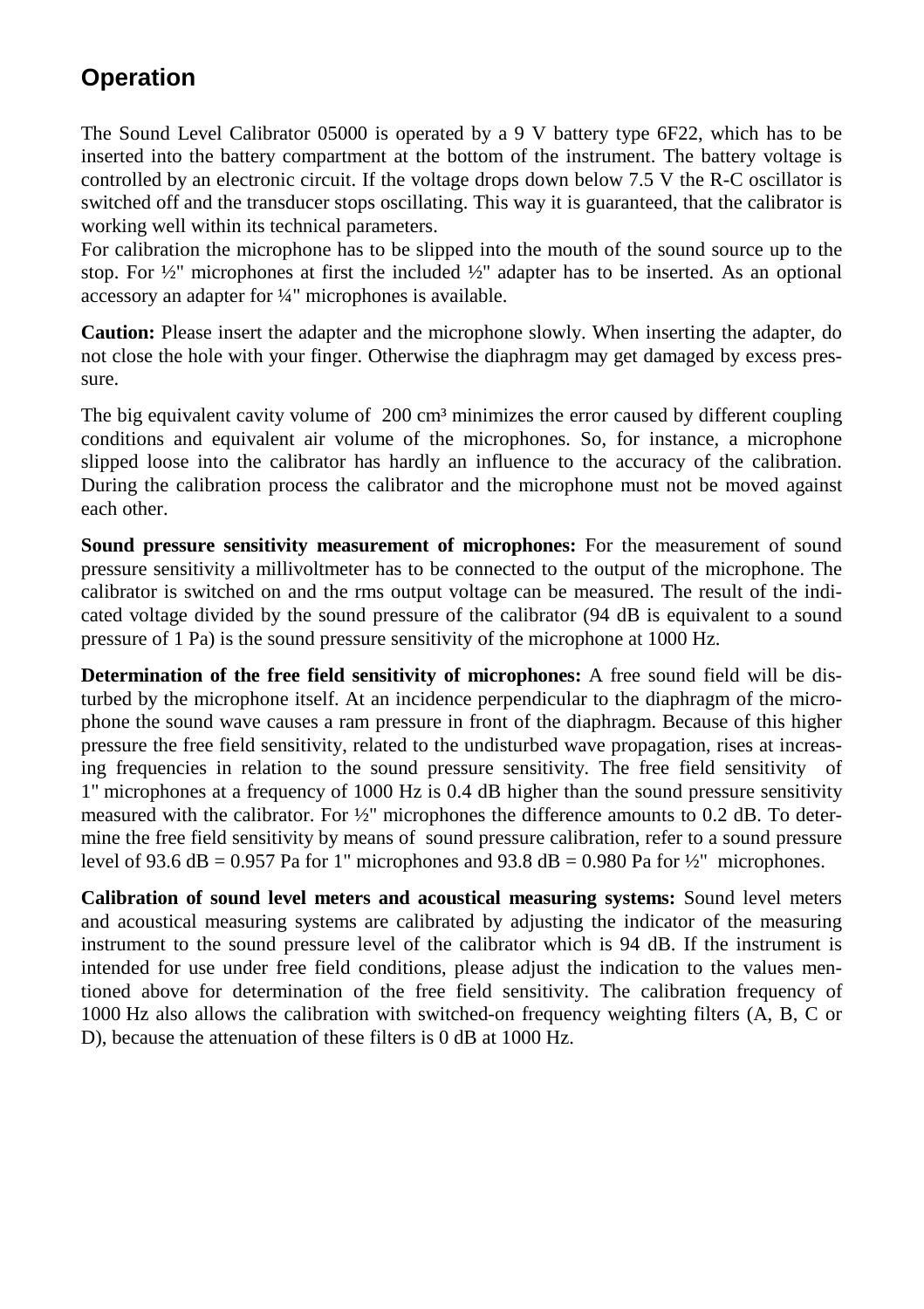## **Technical Data**

| Sound pressure level                                                                                   | 94 dB / 1 Pa                                                                              |
|--------------------------------------------------------------------------------------------------------|-------------------------------------------------------------------------------------------|
| <b>Frequency</b>                                                                                       | 1000 Hz $\pm$ 1.5 %                                                                       |
| <b>THD</b>                                                                                             | $\leq$ 1 %                                                                                |
| Accuracy                                                                                               | $\pm$ 0.3 dB, class 2 to IEC 942                                                          |
| <b>Reference conditions for</b><br>specifications mentioned above                                      | 23 °C (73 °F)<br>$40.60%$ rel. humidity<br>$1.013 \cdot 10^5$ Pa atmospheric pressure     |
| <b>Operating temperature range</b>                                                                     | $-10$ °C  50 °C (14  122 °F)                                                              |
| <b>Humidity</b>                                                                                        | $\leq$ 90 % rel. humidity                                                                 |
| Accuracy within the range of opera-<br>ting temperature and humidity<br>of sound level<br>of frequency | $\pm$ 0.5 dB<br>$\pm 2.5 \%$                                                              |
| <b>Suited microphones</b>                                                                              | 1" directly, adapters for $\frac{1}{2}$ " and $\frac{1}{4}$ "                             |
| <b>Equivalent cavity volume</b><br>at 23 $\,^{\circ}$ C<br>within the operating tempera-               | $\geq 200$ cm <sup>3</sup>                                                                |
| ture range                                                                                             | $\geq 100$ cm <sup>3</sup>                                                                |
| <b>Battery</b>                                                                                         | IEC $6F22$ , 9 V battery                                                                  |
| <b>Battery life</b>                                                                                    | approximately 100 hours                                                                   |
| <b>Dimensions</b>                                                                                      | $165 \times 52 \times 51$ mm <sup>3</sup>                                                 |
| Weight without battery                                                                                 | 360g                                                                                      |
| Accessories (included)<br><b>Accessories (optional)</b>                                                | 05000, $\frac{1}{2}$ " adapter, instruction manual<br>leather case, $\frac{1}{4}$ adapter |